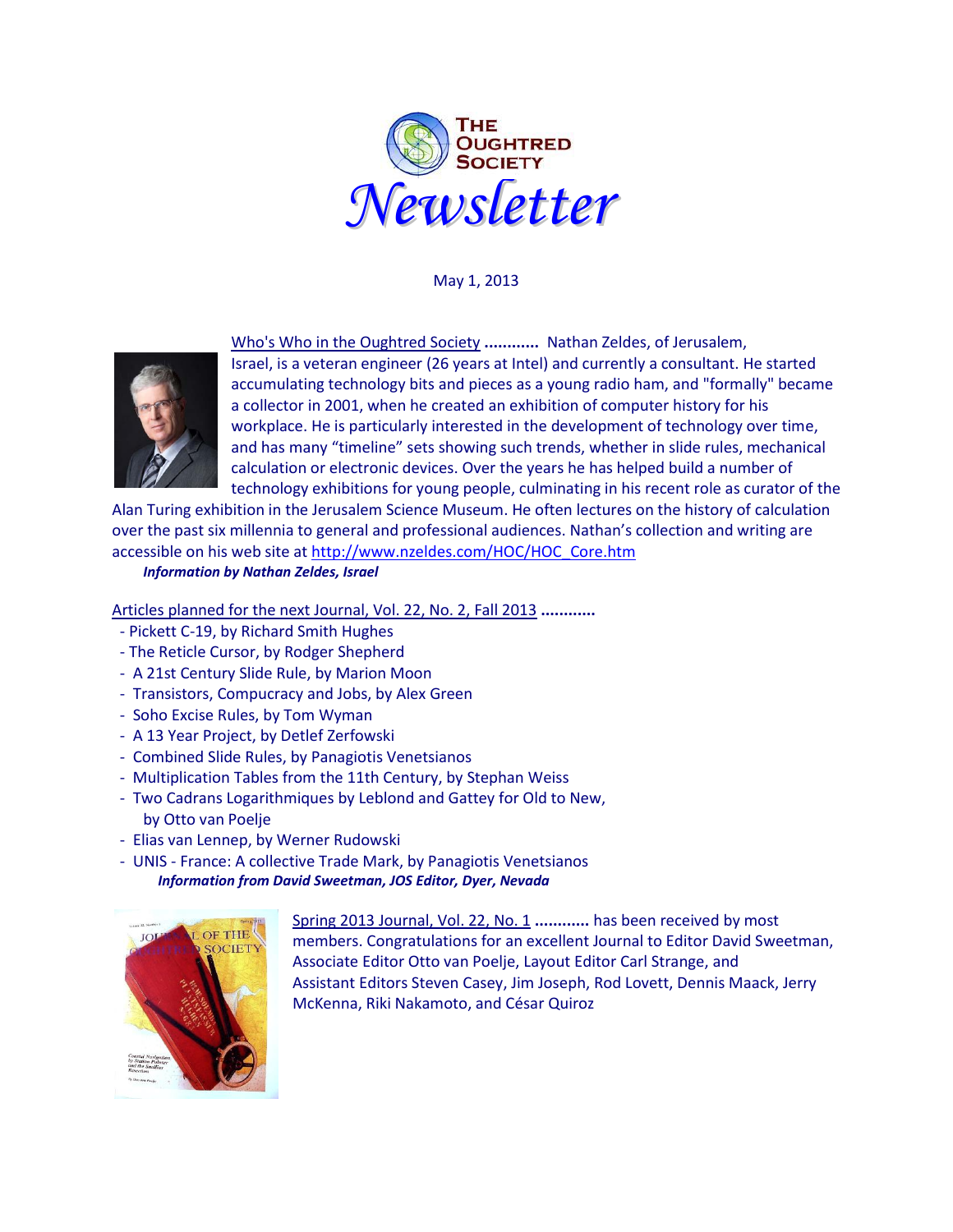New members **............** who joined the Society in April:

- Dr. Ross Du Clair, Rocklin, California
- Wolfgang Irler, Trento, Italy
- Joseph Ranchel, Bristol, Wisconsin
- Michael Russo, Bayville, New York
- Jim Santagata, Brooklyn, New York
- Needham Smith, St. Michaels, Maryland *Membership information from Clark McCoy, Membership Secretary*

19th International Meeting **............** of Historic Calculating Instrument Collectors, Berlin, October 11–13, 2013. Outstanding speakers, swap market, historic venues. Information **[Here](http://www.fh-jena.de/~kleine/im2013/IM2013_Information.pdf)**.

Notable eBay recent sales **............**

- Thacher calculator \$3250.
- Hemmi 275 20 inch rule \$2605
- Hemmi 279 20 inch rule \$2370.



- Sperry's calculator \$749.
- Bygrave cylindrical slide rule \$747

 $1.11$ .

Annual Meeting of the Oughtred Society **............** will be June 29 at the Computer History Museum in Mountain View, California, near San Francisco. There will be displays, an auction, trading, buying, selling, a talk by Bob Otnes on K&E history prior to WWI, as well as opportunity to visit with fellow slide rule enthusiasts and exchange knowledge. The election of officers will be announced. After the meeting, cocktails and dinner will be nearby at Tom Wyman's home, followed by dessert three blocks away at Bob Otnes' home. Attendees will have the rare opportunity to view the outstanding collections of Tom and Bob. Registration is \$90, catered lunch included. See **[www.oughtred.org](http://www.oughtred.org/)**

On the lighter side **............**

- 1. Teacher: Donald , what is the chemical formula for water? Donald: HIJKLMNO. Teacher: What are you talking about? Donald: Yesterday you said it's H to O.
- 2. Teacher: Glenn , how do you spell 'crocodile' ? James: K-R-O-K-O-D-I-A-L' Teacher: No, that's wrong James: Maybe it is wrong, but you asked me how I spell it.
- 3. Due to current economic conditions, the light at the end of the tunnel has been turned off.